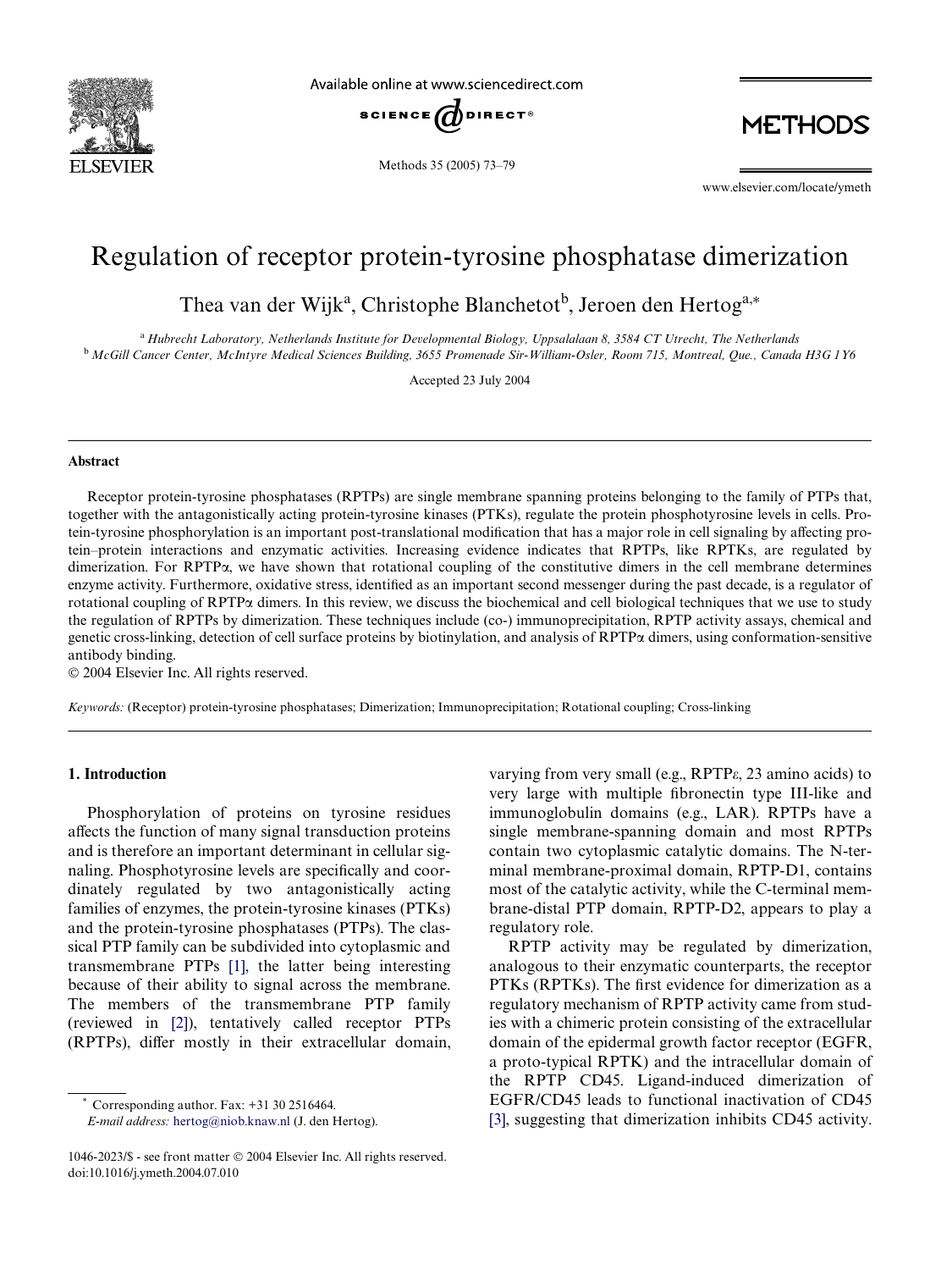The crystal structure of the N-terminal membrane-proximal PTP domain of RPTP $\alpha$  (RPTP  $\alpha$ -D1) provided structural support for dimerization-induced inhibition of RPTP activity [\[4\]](#page-5-3). A helix–turn–helix wedge-like segment to the N-terminal side of  $RPTP\alpha-D1$  that is conserved in RPTPs, but not in cytoplasmic PTPs, interacts with the dyad-related monomer, thus forming a dimer in which both catalytic sites are occluded [\[4\].](#page-5-3) For CD45, it was shown that mutation of a single residue in the corresponding wedge region abolishes dimerization-induced functional inactivation, strongly suggesting that the wedge plays a role in dimerization-induced inactivation of CD45 [\[5\].](#page-5-4)

Forced dimerization of  $RPTP\alpha$  by insertion of a cysteine at position 137 in the extracellular domain, resulting in the formation of a disulfide bridge between two monomers, leads to inactivation of RPTP catalytic activity, which is dependent on an intact wedge [\[6\].](#page-5-5) However, introduction of cysteines at other positions in the extracellular domain (135, 139, and 141) leads to constitutive dimerization but not to inactivation of RPTP $\alpha$ , demonstrating that dimerization per se does not lead to inactivation. The positions of the disulfide bonds suggest that rotational coupling between the two monomers in a dimer is an important determinant for dimer activity.

Evidence is accumulating that RPTPs can be regulated by dimerization, as discussed above. However, do RPTPs indeed dimerize? It has been found that RPTPs dimerize constitutively in living cells  $[7-9]$ . Different domains in RPTP $\alpha$  contribute to dimerization [\[7\].](#page-5-6) In addition, we have used fluorescence resonance energy transfer (FRET) to demonstrate dimerization of RPTP $\alpha$ fused to cyan fluorescent protein and yellow fluorescent protein in living cells [\[8\].](#page-5-7)

Since  $RPTP\alpha$  dimerizes constitutively on the cell surface and since the position of the two monomers in the dimer relative to each other determines catalytic activity [\[6\]](#page-5-5), it is tempting to speculate that RPTP activity is regulated by small changes in rotational coupling as a result of ligand binding or post-translational modification. Although several ligand–RPTP pairs have been identified, including pleiotrophin binding to  $RPTP\beta/\zeta$  [\[10\]](#page-5-8) and heparan sulfate proteoglycan binding to  $RPTP\sigma$  [\[11\],](#page-5-9) a role for ligand binding in RPTP activity has not been established definitively. Oxidative stress, known to inhibit PTPs by oxidation of the catalytic cysteine, induces a conformational change in the C-terminal PTP domain (RPTP $\alpha$ -D2) [\[12\]](#page-5-10) and leads to stabilization of the dimer, resulting in prolonged inactivation of  $RPTP\alpha$ after removing oxidative stress. Furthermore, the oxidative stress-induced conformational change in  $RPTP\alpha-D2$ leads to a change in the position of the extracellular domains relative to each other in the dimer [\[13\].](#page-5-11) These results suggest that the oxidative-stress sensitive C-terminal PTP domain serves as a regulator of rotational coupling of  $RPTP\alpha$  dimers. Furthermore, Xu and Weiss

[\[9\]](#page-5-12) demonstrated that different splice isoforms of CD45 dimerize differentially, indicating that there are multiple levels of regulation for RPTP dimerization.

Here, we review the methods used in our laboratory to study the regulation of RPTPs by dimerization. We have recently described the FRET-techniques to analyse intra- and inter molecular interactions in detail [\[14\].](#page-5-13) Therefore, we will focus on biochemical and cell biological techniques that we use routinely, including (co-) immunoprecipitation, RPTP activity assays, chemical and genetic cross-linking, detection of cell surface proteins by biotinylation, and analysis of  $RPTP\alpha$  dimers, using conformation-sensitive antibody binding.

# **2. Immunoprecipitation**

At the basis of all the assays described here is immunoprecipitation under relatively mild conditions. In our laboratory, we use transiently or stably transfected 293 HEK, COS-1, SK-N-MC neuroepithelioma or mouse embryo fibroblast cells. To facilitate immunoprecipitation, constructs were generated with different epitope tags fused to the N-terminus, the Haemagglutinin (HA) tag or Myc-tag. In stably transfected cells, we obtain two- to fivefold overexpression of  $RPTP\alpha$  and in transiently transfected cells 5–10-fold. We routinely use the following protocol: cells are washed twice in ice-cold phosphate-buffered saline (PBS) and lysed in cell lysis buffer (CLB: 50 mM Hepes, pH 7.4, 150 mM NaCl,  $1 \text{ mM } MgCl<sub>2</sub>$ ,  $1 \text{ mM } EGTA$ ,  $1\%$  Triton X-100,  $10\%$  glycerol, and protease inhibitors:  $10$  U/ml aprotinin,  $1 \mu$ M PMSF) 20 min on ice. The cell lysates are collected by scraping and cell debris is removed by centrifugation  $(10 \text{ min}, 14,000 \text{ rpm})$  in a microfuge at  $4^{\circ}$ C). The cleared lysates are incubated with antibody and protein A or protein G–Sepharose beads at  $4^{\circ}$ C for 2h with gentle agitation (end-over-end rotation). The beads are washed  $4\times$  with ice-cold HNTG (50 mM Hepes, pH 7.4, 150 mM NaCl, 0.1% Triton X-100, and 10% glycerol). Following final aspiration of the wash buffer, the beads are ready for use in PTP assays (see Section [4](#page-2-0)) or for sodium dodecyl sulfate–polyacrylamide gel electrophoresis (SDS– PAGE). For SDS–PAGE, samples are resuspended in Laemmli sample buffer  $(2 \times$  Laemmli sample buffer: 125 mM Tris, pH 6.8, 20% glycerol, 4% SDS, bromophenol blue and  $2\%$   $\beta$ -mercaptoethanol for reducing conditions), heated at 95 °C for 5 min, and run on SDS–PAGE gels. Routinely, whole cell lysates are run in parallel to monitor expression of the proteins. The material on the gel is transferred to polyvinyldifluoride (PVDF, Immobilon-P, Millipore) membrane by semi-dry blotting. The blots are stained with Coomassie blue, blocked for 1 h at room temperature in TBST (50 mM Tris, pH 8.0, 150 mM NaCl, and 0.05% Tween 20) containing 5% milk, and incubated for 1 h with anti-HA tag MAb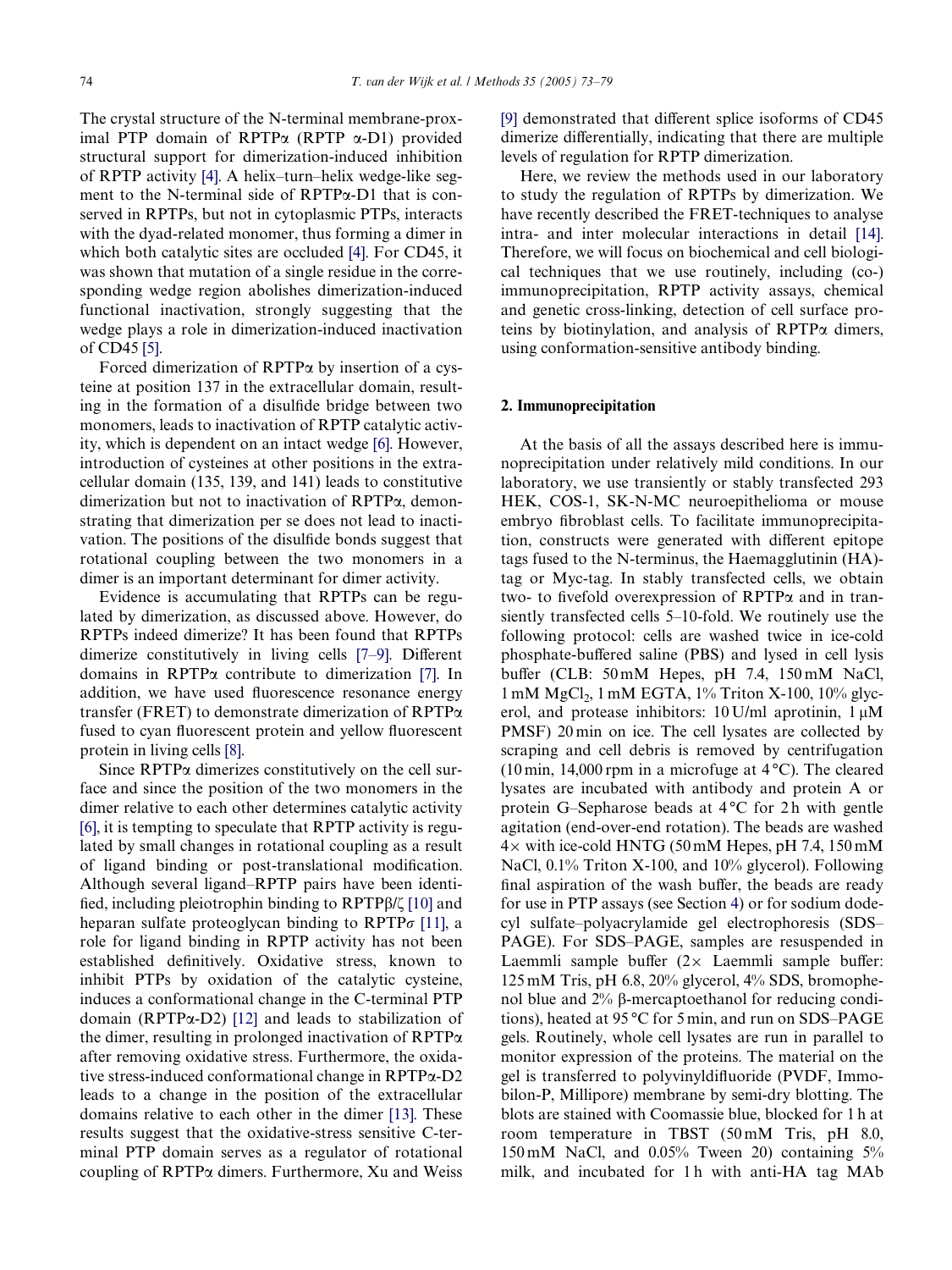$12CA5$  (purified from hybridoma supernatant) or anti-Myc tag MAb (9E10, Santa Cruz) in TBST with 5% milk. The blots are washed three times with TBST and incubated with horseradish peroxidase-conjugated secondary antibody for 1 h. After washing with TBST, the immunoreactivity on the membranes is visualized using enhanced chemiluminescence (ECL) according to standard protocols.

#### **3. Co-immunoprecipitation**

Co-immunoprecipitation of proteins from cell lysates is generally seen as a strong evidence for specific in vivo protein–protein interactions. We have used co-immunoprecipitation experiments to investigate dimerization of full-length RPTPs [\[12,15\]](#page-5-10) and, moreover, to map the regions in RPTPs that are involved in dimerization [\[12,16\]](#page-5-10). It has been found that RPTP-D2s bind to RPTP-D1s in an intra- and intermolecular fashion. Furthermore, intermolecular interactions between different RPTP types have been found [\[16,17\],](#page-5-14) suggesting that cross-talk between RPTPs may be a shared mechanism of regulation. Interestingly, interactions between RPTP domains may be regulated by external stimuli. We used intramolecular FRET to show that  $RPTP\alpha-D2$  changes from a 'closed' to an 'open' conformation upon oxidative stress [\[12\].](#page-5-10) Co-immunoprecipitation experiments have shown that this change in conformation leads to a profound increase in intermolecular binding of  $RPTP\alpha$ -D2 to other RPTP domains. Similar experiments with LAR-D2 show that oxidative stress induces a conformational change in LAR-D2 as well [\[15\]](#page-5-15). The function of RPTP-D2 binding to RPTP-D1 remains to be determined definitively. Whereas  $RPTP\alpha-D2$  binding to  $RPTP\alpha-D1$  leads to inactivation of  $RPTP\alpha-D1$  catalytic activity [\[17\],](#page-5-16) CD45-D2 binding to CD45-D1 increases  $CD45-D1$  activity [\[18\]](#page-6-0). The effect of PTP domain binding on  $RPTP\alpha-D1$  catalytic activity remains to be deter-mined [\[15\].](#page-5-15) However, increased stability of RPTP $\alpha$ dimers upon oxidative stress leads to a reduction in  $RPTP\alpha$  activity [\[12\]](#page-5-10).

To investigate binding between a large panel of RPTP-D1s and RPTP-D2s, constructs were generated with different epitope tags, the HA-tag or the Myc-tag, fused to the N-terminus of the RPTP-D1s and RPTP-D2s. Cells are co-transfected with an HA-tagged and an Myc-tagged construct and 48 h after transfection, the cells are lysed in CLB. The HA-tagged proteins are immunoprecipitated from the cell lysates as described above and finally, the beads are resuspended in Laemmli sample buffer, heated at  $95^{\circ}$ C for 5 min, and run on SDS–PAGE gels. Material on gel is transferred to PVDF membrane and the blots are probed with anti-Myc tag MAb 9E10 and developed by ECL. Subsequently, the blots are stripped by rinsing  $2\times$  in H<sub>2</sub>O, incubation in



<span id="page-2-1"></span>Fig. 1. Co-immunoprecipitation of Myc-tagged full-length RPTP $\alpha$ with HA-tagged full-length  $RPTP\alpha$  following stimulation of cells with  $1 \text{ mM } H<sub>2</sub>O<sub>2</sub>$  for 5 min. The top panel shows co-immunoprecipitating Myc-tagged RPTP $\alpha$ , the middle panel the total amount of immunoprecipitated HA-tagged RPTP $\alpha$ , and equal expression of Myc-tagged  $RPTP\alpha$  in the lysates is monitored in the bottom panel.

strip buffer (62.5 mM Tris, pH 6.8,  $2\%$  SDS, and 100 mM  $\beta$ -mercaptoethanol) for 45 min at 70 °C, and washing 4 $\times$ in H<sub>2</sub>O and  $1\times$  in TBST. The blots are reprobed with anti-HA tag MAb 12CA5 to monitor equal expression of the HA-tagged proteins.

The example in [Fig. 1](#page-2-1) shows co-immunoprecipitation of Myc-tagged RPTP $\alpha$  with HA-tagged RPTP $\alpha$  upon treatment of the cells with  $H_2O_2$  for 5 min, which leads to stabilization of RPTP $\alpha$  dimers [\[12\].](#page-5-10)

# <span id="page-2-0"></span>**4. PTP activity assay**

The PTP dependent formation of *p*-nitrophenol from *p*-nitrophenylphosphate is broadly used to measure PTP activity. This assay was used to investigate the differences in catalytic activity between purified GST-fusion proteins, encoding RPTP $\alpha$ -D1 and -D2 and, using D2 mutants, the amino acid residues were mapped that are responsible for the reduced activity of D2 [\[19\].](#page-6-1) Furthermore, the effect of oxidative stress on  $RPTP\alpha$  activity was investigated by assessing PTP activity of immunoprecipitated RPTP $\alpha$  from cells treated with H<sub>2</sub>O<sub>2</sub> [\[12\].](#page-5-10)

Glutathione beads, bound to GST-fusion proteins, or immunoprecipitates, bound to protein A–Sepharose beads, are washed twice with PTP buffer  $(0.1 \text{ mM} \text{ succi-})$ nic acid, pH 6.0, 150 mM NaCl, and 1 mM EDTA). DTT (1 mM) is purposely omitted when we study PTP's reversible inactivation by oxidation. The beads are incubated for 15–60 min at 30 °C with 10 mM *p* -nitrophenyl phosphate  $(200 \,\mu$  final reaction volume) in PTP buffer. At different time points, aliquots of  $80 \mu$  are taken and  $50 \mu$ l of 5-M NaOH is added to stop the reaction. The formation of *p*-nitrophenol is measured spectrophotometrically at OD 415 nm. To correct for non-enzymatic hydrolysis, formation of *p*-nitrophenol is measured in a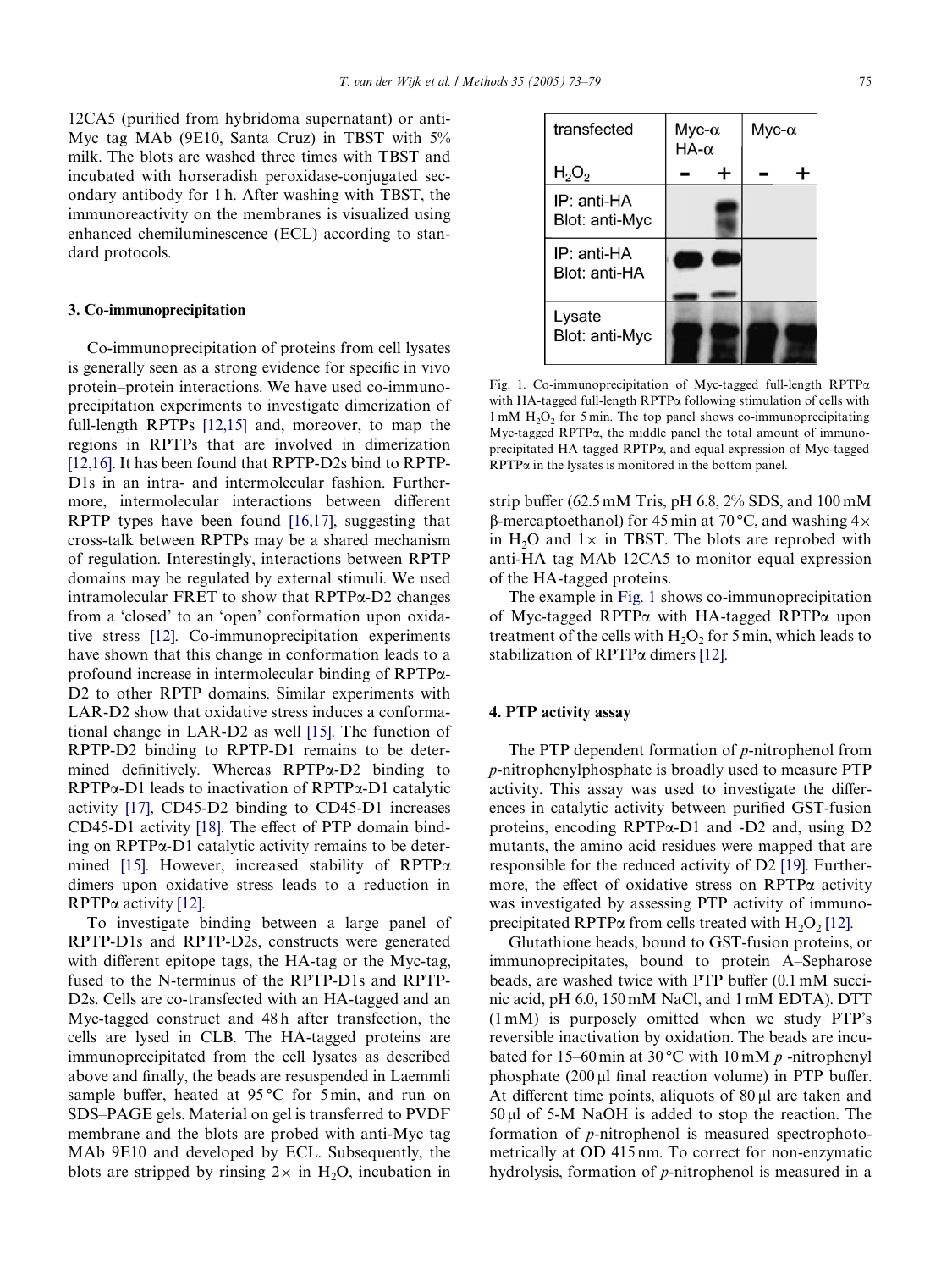reaction without addition of GST-fusion protein or immunoprecipitated RPTP $\alpha$ .

# **5. Chemical cross-linking**

Chemical cross-linkers have been widely used to investigate protein–protein interactions, including RPTP dimerization. For instance, Takeda et al. [\[20\]](#page-6-2) used the thiol-cleavable and homobifunctional chemical crosslinker, dithiobis succinimidyl propionate (DSP, Pierce) to show dimerization of CD45. Non-cell permeable cross-linkers may be used to cross-link surface molecules on living cells. We have used the homobifunctional non-cell permeable cross-linker, bis[sulfosuccinimidyl] suberate  $(BS^3,$  Pierce), on living cells to demonstrate cross-linking of RPTP $\alpha$  [\[7,8\].](#page-5-6) A panel of deletion mutants and BS<sup>3</sup>-mediated cross-linking was used to map the site(s) of interaction in RPTP $\alpha$ . Finally, we used  $BS<sup>3</sup>$ -mediated cross-linking with different experimental conditions to assess the effect of oxidative stress on  $RPTP\alpha$  dimerization [\[12\]](#page-5-10). Xu and Weiss [\[9\]](#page-5-12) used a similar membrane-insoluble cross-linker, ethylene glycol bis[sulfosuccinimidylsuccinate] (sulfo-EGS, Pierce), to show cross-linking of CD45. Taken together, chemical cross-linking using membrane-insoluble cross-linkers is a versatile method to show dimerization of RPTPs.

The cells are washed  $(2\times)$  in ice-cold PBS and incubated with freshly prepared  $BS^3$  (1 mg/ml) in PBS for 1 h on ice. Subsequently, the cells are washed  $(2\times)$  with PBS and lysed in Tris-buffered CLB (T-CLB; 50 mM Tris, pH 7.5, 150 mM NaCl, 1 mM MgCl<sub>2</sub>, 1 mM EGTA, 1% Triton X-100, 10% glycerol, and protease inhibitors: 10 U/ ml aprotinin,  $1 \mu M$  PMSF), quenching the BS<sup>3</sup> in excess for 20 min on ice. Cells are scraped, lysates collected, and cell debris removed by centrifugation at 4 °C. Aliquots of the cell lysates are loaded onto SDS–PAGE gels directly or RPTP $\alpha$  is immunoprecipitated using anti-HA tag MAb 12CA5, directed against the HA-tag in the extracellular domain of  $RPTP\alpha$ , immediately C-terminal to the signal sequence of RPTP $\alpha$ . After washing  $4 \times$  with HNTG (50 mM Hepes, pH 7.4, 150 mM NaCl, 0.1% Triton X-100, and 10% glycerol), reducing Laemmli sample buffer is added to the immunoprecipitates, and the samples are heated at 95 °C for 5 min and loaded onto a 5% SDS–PAGE gel. After electrophoresis, the material on the gel is transferred to PVDF membranes by semi-dry blotting and probed with polyclonal anti-RPTP $\alpha$  antibodies or MAb 12CA5. The blots are developed by ECL according to standard protocols.

#### **6. Genetic cross-linking**

Introduction of a cysteine residue in the extracellular juxtamembrane region of a transmembrane protein may

lead to the formation of a disulfide bond if two molecules are close enough together. In some respects, this is similar to the action of chemical cross-linkers and therefore introduction of a disulfide bond may be viewed as genetic cross-linking. Sorokin et al. [\[21\]](#page-6-3) found that introduction of a cysteine residue in the extracellular domain of the EGFR by itself is not sufficient to induce dimerization. However, EGF-treatment leads to disulfide bond formation of mutant EGFR, which persists after removal of EGF. We demonstrated that introduction of cysteine residues in the extracellular domain of  $RPTP\alpha$ induces constitutive dimerization, as assessed by SDS– PAGE on non-reducing gels [\[6\].](#page-5-5) We engineered four mutants with cysteine residues in the juxtamembrane domain of  $RPTP\alpha$ , just outside the plasma membrane at positions 135, 137, 139, and 141 (the first residue of the transmembrane domain being Ile143), ensuring that the four mutants cover at least one complete  $\alpha$ -helical turn. All four mutants dimerize constitutively to a similar extent. Similarly, introduction of cysteine residues in the extracellular domain of three distinct splice isoforms of CD45 leads to constitutive dimerization as well [\[9\]](#page-5-12).

Whether there is an optimal position for engineered disulfide bonds in transmembrane proteins remains to be determined. In the EGFR,  $RPTP\alpha$  and CD45 disulfide bonds were successfully introduced in the extracellular juxtamembrane domain—within the first 10 residues from the transmembrane domain––either by point mutation or by insertion of a short linker encoding a cysteine.

Detection of dimers after disulfide bond formation is done by non-reducing SDS–PAGE. The cells are transfected with mutants, containing cysteine residues in the extracellular domain, and the cells are harvested by lysis in CLB containing 20 mM iodoacetic acid (IAA) to protect the disulfide bond from reduction  $(20 \text{min on ice})$ . Monomers and dimers are detected by immunoblotting of the whole cell lysate, or the protein of interest is first immunoprecipitated. To avoid interfering bands of the intact antibody in the molecular weight range of monomeric or dimeric protein of interest, the antibodies are cross-linked to protein A–Sepharose beads. We routinely cross-link antibodies to protein A–Sepharose beads with dimethylpimelimidate (DMP), using an improved version of a protocol for cross-linking of glutathione-*S*-transferase fusion proteins to glutathione beads [\[22\]:](#page-6-4) the antibody is allowed to bind to protein A–Sepharose beads for 1 h at room temperature; washed  $3\times$  with 0.2 M Na<sub>2</sub>B<sub>4</sub>O<sub>7</sub> buffer (pH 9.0); cross-linked with  $20 \text{ mM } DMP$  (fresh) in  $Na<sub>2</sub>B<sub>4</sub>O<sub>7</sub>$  buffer (30 min, room temperature); then washed  $3\times$  with 0.2 M ethanolamine (pH 8.0); incubated for 1 h at room temperature in 0.2 M ethanolamine (to quench excess DMP); and then washed  $3\times$  with Tris-buffered saline (TBS; 50 mM Tris, pH 7.5, 150 mM NaCl). Crosslinked antibodies may be stored for later use at 4 °C in TBS containing  $0.02\%$  NaN<sub>3</sub>. The immunoprecipitates are washed  $4\times$  in HNTG and the beads are resuspended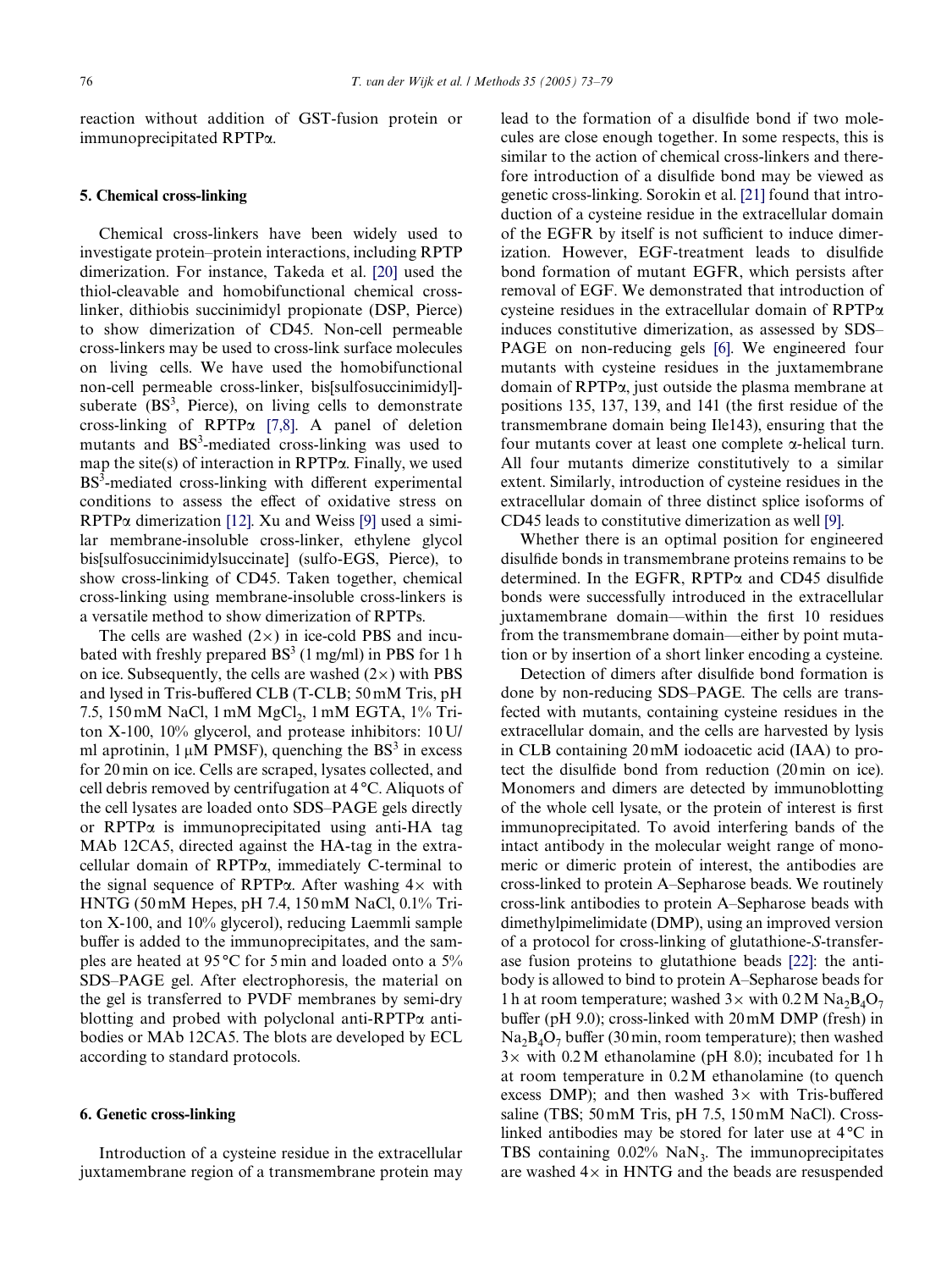in an equal volume of  $2\times$  Laemmli sample buffer without  $\beta$ -mercaptoethanol (non-reducing conditions), or with  $\beta$ mercaptoethanol (2% v/v; reducing conditions). The samples are heated at 95 °C for 5 min and loaded onto separate 5% SDS–PAGE gels to avoid reduction of the disulfide bond in the non-reduced samples. Similarly, whole cell lysates are mixed with non-reducing or reducing sample buffer and loaded on to separate SDS–PAGE gels. After electrophoresis, the gels are blotted by semidry blotting and the blots are probed with antibodies and developed with ECL according to standard procedures.

### **7. Biotinylation of cell surface proteins**

Biotinylation of cell surface proteins with non-cell permeable biotin is being done to test whether constructs are differentially expressed on the cell surface. We use it to test whether stimulation of cells, for instance with  $H_2O_2$ , leads to relocalization of RPTP $\alpha$ . For this, we wash subconfluent cells transfected with HA-tagged mutants of RPTP $\alpha$  2 $\times$  with ice-cold PBS and label them with 0.5 mg/ml non-cell permeable biotin (EZ-linked sulfo-NHS-LC-biotin; Pierce) in a non-amine containing borate buffer (10 mM boric acid, pH  $8.0$ , 150 mM NaCl) ice-cold for 45 min. Thereafter, cells are washed  $4\times$  with ice-cold 15 mM glycine in PBS to quench the biotin and lysed in CLB. Total  $RPTP\alpha$  is immunoprecipitated with anti-HA MAb 12CA5 and following washing the protein A–Sepharose beads are boiled in Laemmli sample buffer. The immunoprecipitates are separated on SDS– PAGE gels and transferred to PVDF membrane. Blots are washed three times with TBST and incubated with horseradish peroxidase-conjugated avidin–biotin complexes (ABComplex, DAKO). After washing with TBST, the immunoreactivity of the membranes is visualized using ECL according to standard protocols. The amount of transfected RPTP $\alpha$  is visualized by stripping the blot afterwards and incubating it with anti-HA antibody and a horseradish peroxidase-conjugated secondary antibody. A typical example of a biotinylation experiment is depicted in [Fig. 2](#page-4-0), demonstrating that only the transmembrane full-length  $RPTP\alpha$ , but not the cytoplasmically localized  $RPTP\alpha-D1$ , is biotinylated.

# **8. Dimer conformation**

Membrane localization of proteins with an epitopetag in their ectodomain can be detected by incubating living cells expressing these constructs ice-cold with an antibody against the epitope tag. This method was used for studying membrane localization of  $RPTP\alpha$  with an HA-tag in the N-terminal part of the ectodomain. We found that anti-HA antibody binding to transfected constitutive dimer mutants of HA-tagged RPTP $\alpha$  depends



<span id="page-4-0"></span>Fig. 2. Biotinylation of cell surface expressed RPTPa. Cells were transfected with full-length  $RPTP\alpha$  (FL) or an HA-tagged fragment encoding  $RPTP\alpha-D1$  that lacks the transmembrane and extracellular domain and is cytoplasmically localized (D1). Intact cells were biotinylated, HA-tagged proteins were immunoprecipitated and analysed for biotinylation. These blots show biotinylation of full-length  $RPTP\alpha$ , but not of HA-tagged  $RPTP\alpha$ -D1 (left panel), while immunoblotting with anti-HA tag MAb 12CA5 demonstrates that both proteins are expressed (right panel).

on rotational coupling within the  $RPTP\alpha$  dimer, in that  $RPTP\alpha-P137C$ , but not  $RPTP\alpha-P135C$ , bound the anti-HA antibody [\[13\].](#page-5-11) Furthermore, we found that antibody binding to wild-type  $RPTP\alpha$  is prohibited by dimer formation and can be increased by shortening the extracellular domain. These results prove that the HA-tag in the N-terminal part of one monomer in a dimer can be masked by the ectodomain of the dyad-related monomer and therefore that HA-tag accessibility is a read-out for the conformation of the dimer.

For these experiments, living cells transfected with  $RPTP\alpha$  constructs with an HA-tag in the N-terminal part of the ectodomain are incubated for 1 h ice-cold with anti-HA MAb 12CA5 in DMEM/F12 medium. After incubation, cells are washed extensively (at least  $3\times$ ) with ice-cold PBS and lysed in CLB. Lysates are precleared by centrifugation at 14,000*g* for 15 min and rotated for 2h at 4°C with protein A–Sepharose beads to precipitate the antibody-bound fraction. The nonantibody-bound fraction can be precipitated by an additional incubation of the lysate with anti-HA antibody coupled to protein A–Sepharose. Both fractions are spun down and washed  $4\times$  with HNTG. Samples are boiled in Laemmli sample buffer and separated on 7.5% SDS-PAGE gels. The material on the gel is transferred to PVDF membrane and the blots are probed with anti- $RPTP\alpha$  antibody and developed by ECL.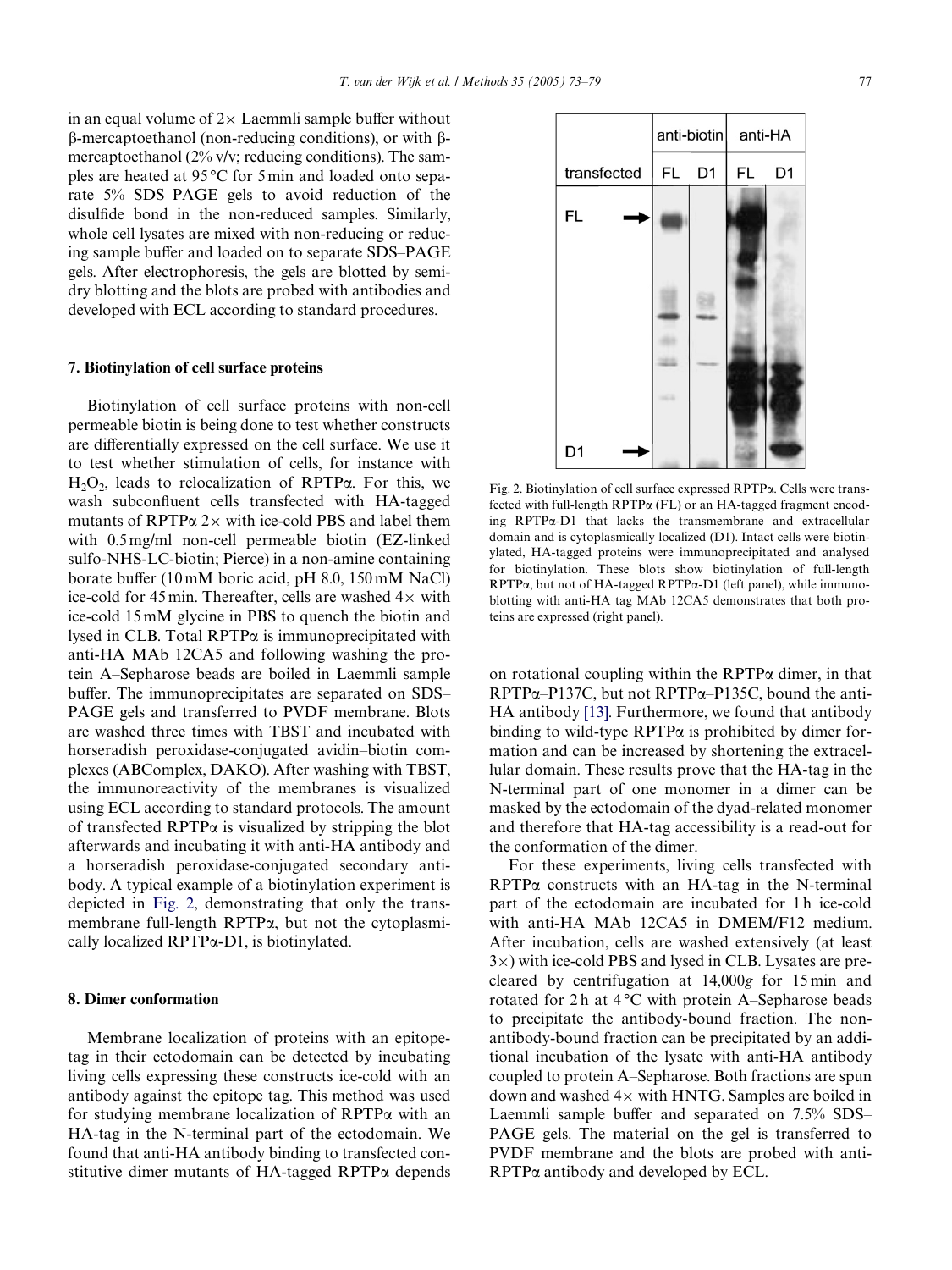

<span id="page-5-17"></span>Fig. 3. H<sub>2</sub>O<sub>2</sub>-induced accessibility of full-length RPTP $\alpha$ , but not  $RPTP\alpha-D1$ . The accessibility of the HA-tag in full-length  $RPTP\alpha$  (FL) and-as a control-in RPTPa-D1 (D1) was assayed as described in detail in the text. This result shows that the HA-tag in full-length  $RPTP\alpha$ , but not  $RPTP\alpha$ -D1, is accessible for anti-HA tag MAb 12CA5 following treatment with  $H_2O_2$  for 5 min.

[Fig. 3](#page-5-17) shows that the HA-tag in full-length RPTP $\alpha$ (FL) is accessible to the antibody only upon stimulation of cells with  $H_2O_2$  (1 mM, 5 min). As a control, we used  $HA$ -tagged RPTP $\alpha$ -D1 which is cytoplasmically localized and is only detected in the non-accessible fraction, because the HA-tag is not exposed on the cell membrane.

#### **9. Concluding remarks**

Here, we describe the methods used in our laboratory to study the regulation of RPTPs by dimerization, including two methods to detect membrane localization of proteins and three methods to analyse dimerization. Although the methods are developed to detect similar phenomena, the results may differ between the different approaches. For example, the constitutive dimer mutants RPTP $\alpha$ -P135C and RPTP $\alpha$ -F137C seem to differ in subcellular localization upon ice-cold HA-antibody labelling of living cells, while biotinylation studies showed no difference. Similar experiments with a panel of deletion mutants demonstrate that the HA-tag antibody binding assay in living cells is actually a read-out for HA-tag accessibility and can be used to assess rotational coupling in RPTP $\alpha$  dimers. Furthermore, the methods described to study the dimerization vary in sensitivity and therefore may give different results. For instance, co-immunoprecipitation is a widely accepted

evidence that proteins interact with each other. However, the affinity of the interaction has to be relatively high to allow detection of co-immunoprecipitating proteins. While cross-linking readily allows detection of full-length RPTP $\alpha$  dimers, co-immunoprecipitation of full-length  $RPTP\alpha$  was rarely observed under control conditions [\[12\].](#page-5-10) Finally, although genetic cross-linking indicates that proteins have some affinity for each other, in that they have been in close proximity of each other to allow formation of the disulfide bond, it is not formal proof that the wild type proteins dimerize in living cells. Perhaps more importantly, these enforced dimers may be used as positive controls for chemical cross-linking and/or functional assays. Taken together, the combination of methods described here allows assessment of transmembrane protein dimerization and provides insight into protein conformation, localization, and interactions.

#### **Acknowledgment**

This work was supported in part by the Dutch Cancer Society (KWF Kankerbestrijding).

# **References**

- <span id="page-5-0"></span>[1] N.K. Tonks, B.G. Neel, Curr. Opin. Cell. Biol. 13 (2001) 182–195.
- <span id="page-5-1"></span>[2] J. den Hertog, in: J. Arino, D. Alexander (Eds.), Top. Curr. Genet., 17, Springer, Berlin, 2004, pp. 253–274.
- <span id="page-5-2"></span>[3] D.M. Desai, J. Sap, J. Schlessinger, A. Weiss, Cell 73 (1993) 541– 554.
- <span id="page-5-3"></span>[4] A.M. Bilwes, J. den Hertog, T. Hunter, J.P. Noel, Nature 382 (1996) 555–559.
- <span id="page-5-4"></span>[5] R. Majeti, A.M. Bilwes, J.P. Noel, T. Hunter, A. Weiss, Science 279 (1998) 88–91.
- <span id="page-5-5"></span>[6] G. Jiang, J. den Hertog, J. Su, J. Noel, J. Sap, T. Hunter, Nature 401 (1999) 606–610.
- <span id="page-5-6"></span>[7] G. Jiang, J. den Hertog, T. Hunter, Mol. Cell. Biol. 20 (2000) 5917– 5929.
- <span id="page-5-7"></span>[8] L.G. Tertoolen, C. Blanchetot, G. Jiang, J. Overvoorde, T.W.J. Gadella, T. Hunter, J. den Hertog, BMC Cell. Biol. 2 (2001) 8.
- <span id="page-5-12"></span>[9] Z. Xu, A. Weiss, Nat. Immunol. 3 (2002) 764–771.
- <span id="page-5-8"></span>[10] K. Meng, A. Rodriguez-Pena, T. Dimitrov, W. Chen, M. Yamin, M. Noda, T.F. Deuel, Proc. Natl. Acad. Sci. USA 97 (2000) 2603–2608.
- <span id="page-5-9"></span>[11] A.R. Aricescu, I.W. McKinnell, W. Halfter, A.W. Stoker, Mol. Cell. Biol. 22 (2002) 1881–1892.
- <span id="page-5-10"></span>[12] C. Blanchetot, L.G. Tertoolen, J. den Hertog, EMBO J. 21 (2002) 493–503.
- <span id="page-5-11"></span>[13] T. van der Wijk, C. Blanchetot, J. Overvoorde, J. den Hertog, J. Biol. Chem. 278 (2003) 13968–13974.
- <span id="page-5-13"></span>[14] J. den Hertog, T. van der Wijk, L.G.J. Tertoolen, C. Blanchetot, in: S. Klumpp, J. Krieglstein (Eds.), Meth. Enzymol., vol. 366, Elsevier Academic Press, San Diego, 2003, pp. 224–240.
- <span id="page-5-15"></span>[15] C. Blanchetot, L.G. Tertoolen, J. Overvoorde, J. den Hertog, J. Biol. Chem. 277 (2002) 47263–47269.
- <span id="page-5-14"></span>[16] C. Blanchetot, J. den Hertog, J. Biol. Chem. 275 (2000) 12446-12452.
- <span id="page-5-16"></span>[17] M.J. Wallace, C. Fladd, J. Batt, D. Rotin, Mol. Cell. Biol. 18 (1998) 2608–2616.